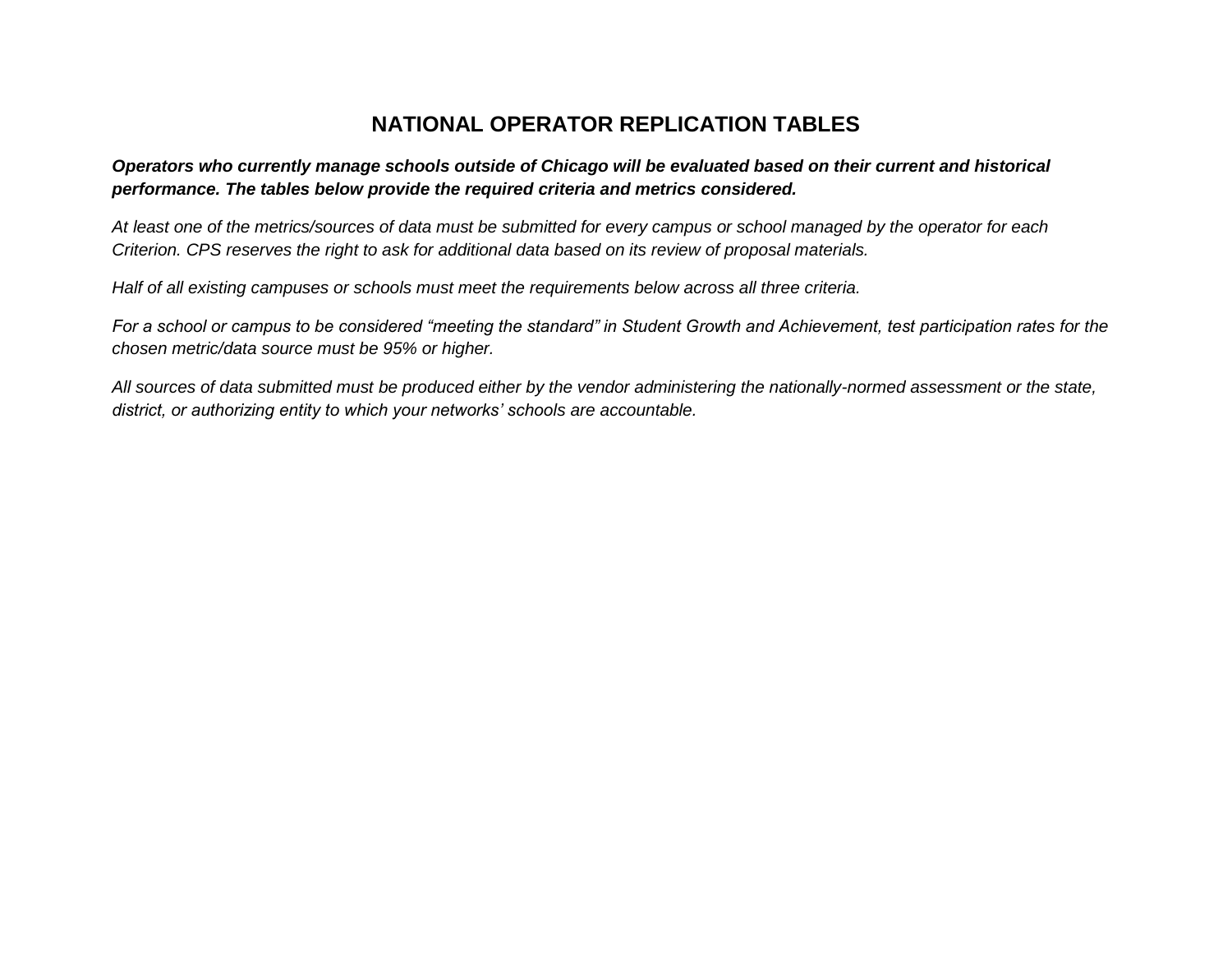## **HIGH SCHOOL CRITERIA FOR DEMONSTRATING SUCCESS**

| <b>Criterion</b>                                                                             | <b>Metrics</b>                                                                                                                                                                                                                                                                                                                                                                                                                                                                                                           | <b>Requirements</b>                                                                                                                                                                                                                                                                                                                                                                                                                                                                                                                                                                                                                                                                |
|----------------------------------------------------------------------------------------------|--------------------------------------------------------------------------------------------------------------------------------------------------------------------------------------------------------------------------------------------------------------------------------------------------------------------------------------------------------------------------------------------------------------------------------------------------------------------------------------------------------------------------|------------------------------------------------------------------------------------------------------------------------------------------------------------------------------------------------------------------------------------------------------------------------------------------------------------------------------------------------------------------------------------------------------------------------------------------------------------------------------------------------------------------------------------------------------------------------------------------------------------------------------------------------------------------------------------|
| <b>Student Growth</b><br>(Please provide data<br>by campus or school<br>for each metric)     | Average student growth on another nationally normed<br>assessment product (e.g. PSAT to SAT, STAR, NWEA,<br>AIMSWeb, EPAS, etc.). The report must show:<br>The school's ranking against a local, state or<br>$\bullet$<br>national benchmark (i.e., value-added, school-level<br>growth percentile, etc.);<br>Percent making expected growth; or<br>$\bullet$<br>Another growth metric that provides information on<br>$\bullet$<br>how much students at the school grow relative to<br>local, state, or national peers. | If School-level ranking against local, state or national benchmark:<br>If percentile, 70 <sup>th</sup> percentile or above in the composite or in at least<br>3 of 4 subjects, one of which must include math.<br>If value added z-score, 0.5 or higher standard deviations above<br>$\bullet$<br>the mean on average, in the Composite or in at least 3 of 4<br>subjects, one of which must include math.<br>If Percent making expected growth:<br>70% or above in the Composite or in at least 3 of 4 subjects, one<br>$\bullet$<br>of which must include math.<br>If Average Student Growth Percentile:<br>60 <sup>th</sup> percentile or above in <b>both</b> reading and math |
| <b>Student Attainment</b><br>(Please provide data<br>by campus or school<br>for each metric) | Percent of students at or above state meet/exceeds<br>$\bullet$<br>benchmark in at least 11 <sup>th</sup> grade. If the state tests<br>additional grades, scores for these students must<br>also be submitted:<br>Percent of students passing state or district-<br>$\bullet$<br>administered end of course exam; or<br>Overall achievement on a nationally-normed,<br>$\bullet$<br>school-purchased assessment tool (e.g. Terra<br>Nova, SAT10, ITBS, etc.)                                                             | Students Meeting or Exceeding State Standards:<br>60% of students meeting or exceeding state standards in both<br>$\bullet$<br>reading and math<br><b>Student Pass Rate:</b><br>At least 70% of students pass in at least 75% of the exams taken.<br>$\bullet$<br>For example, if the state administers 8 different exams as<br>graduation requirements, school must provide evidence of at least<br>70% of students passing in at least 6 of these exams<br>Students at or above benchmark:<br>85% of students at or above benchmark in <b>both</b> reading and math                                                                                                              |
| <b>Student Behavior</b><br><b>Metrics)</b>                                                   | <b>Student Attendance Rate</b>                                                                                                                                                                                                                                                                                                                                                                                                                                                                                           | $> 90\%$                                                                                                                                                                                                                                                                                                                                                                                                                                                                                                                                                                                                                                                                           |
| (Please provide data<br>by campus or school<br>for each metric)                              | 4-Year Graduation Rate<br><b>College Enrollment Rate</b><br>Percent of students graduating from high school<br>who are enrolled in college in the fall following<br>high school graduation.<br>Includes 2-year and 4-year colleges.<br>College Persistence Rate<br>Percent of student who enroll in college in the fall                                                                                                                                                                                                  | >75%<br>>65%                                                                                                                                                                                                                                                                                                                                                                                                                                                                                                                                                                                                                                                                       |
|                                                                                              | following high school graduation who remain<br>enrolled in college one year later.<br>Includes 2-year and 4-year colleges.<br>$\bullet$                                                                                                                                                                                                                                                                                                                                                                                  | >75%                                                                                                                                                                                                                                                                                                                                                                                                                                                                                                                                                                                                                                                                               |